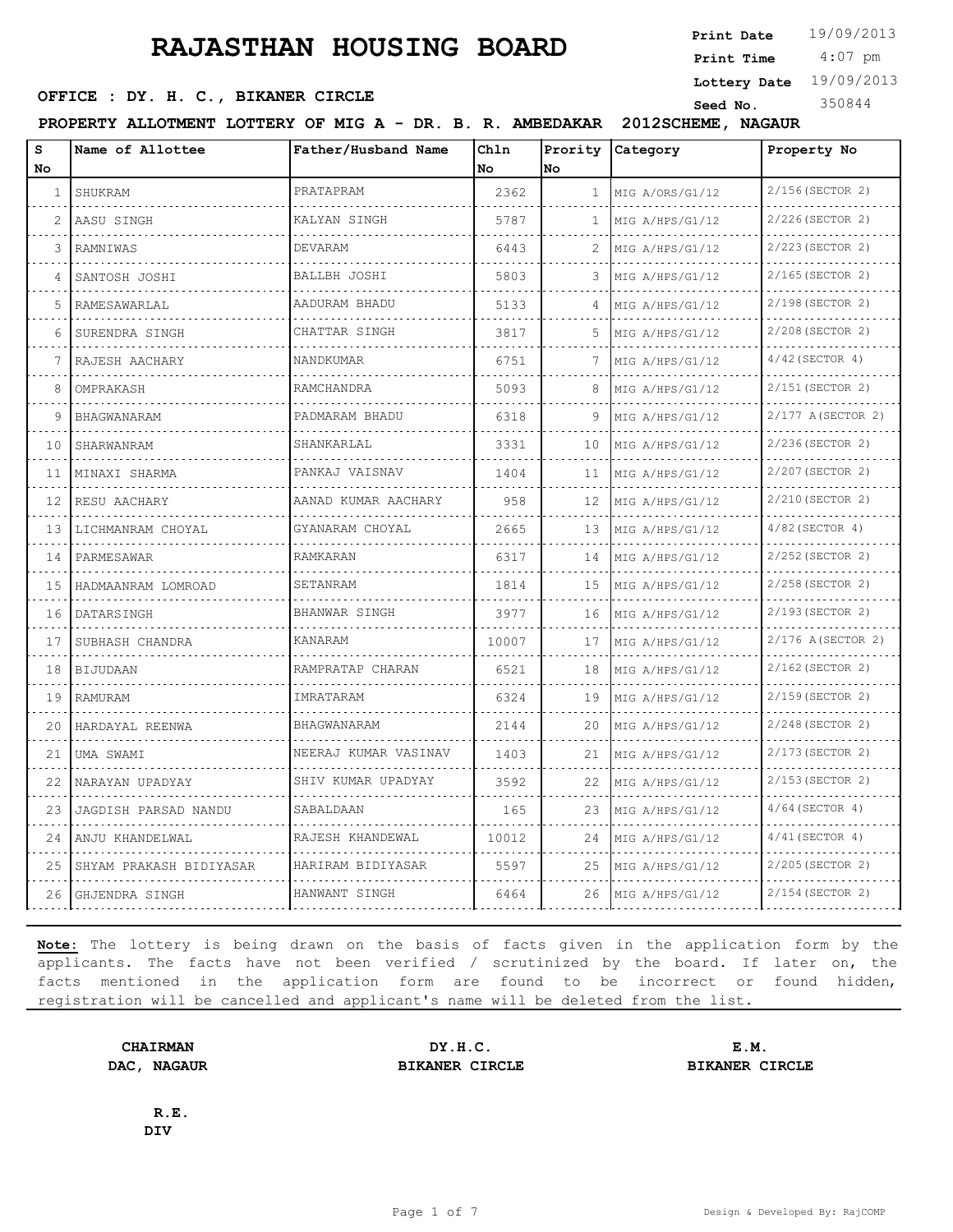**SEED OFFICE : DY. H. C., BIKANER CIRCLE Seed No.** 350844

 4:07 pm **Print Time**

**Lottery Date** 19/09/2013

**PROPERTY ALLOTMENT LOTTERY OF MIG A - DR. B. R. AMBEDAKAR 2012SCHEME, NAGAUR**

| S<br>No. | Name of Allottee       | Father/Husband Name | Chln<br>No. | Prority<br>No. | Category        | Property No           |
|----------|------------------------|---------------------|-------------|----------------|-----------------|-----------------------|
| 27       | AJIT SINGH             | RAGHUNATH SINGH     | 5730        | 27             | MIG A/HPS/G1/12 | 2/264 (SECTOR 2)<br>. |
| 28       | MADANLAL BISNOI        | RAMESHWAR LAL       | 5700        | 28             | MIG A/HPS/G1/12 | 2/228 (SECTOR 2)      |
| 29       | DINESH KURI            | PURKHARAM KURI      | 6510        | 30             | MIG A/HPS/G1/12 | 2/268 (SECTOR 2)      |
| 30       | KAMAL KISHORE          | DEVKISHAN SONI<br>. | 2468        | 31             | MIG A/HPS/G1/12 | $4/43$ (SECTOR 4)     |
| 31       | SUBHASH CHAND          | VIJAYPAL BISNOI     | 3816        | 32             | MIG A/HPS/G1/12 | $4/53$ (SECTOR 4)     |
| 32       | PRIYANKA BUB           | <b>JETMAL BUB</b>   | 2853        | 33             | MIG A/HPS/G1/12 | 2/242 (SECTOR 2)      |
| 33       | RAKESH KUMAR TOSNIWAL  | MAHAVEER PRASAD     | 6762        | 34             | MIG A/HPS/G1/12 | 2/240 (SECTOR 2)      |
| 34       | INDRA DEVI             | DEEPCHAND DEVRA     | 2585        | 35             | MIG A/HPS/G1/12 | 2/184 (SECTOR 2)      |
| 35       | RADHAKANWAR            | GANPATSINGH         | 2754        | 36             | MIG A/HPS/G1/12 | 2/221 (SECTOR 2)      |
| 36       | RUPARAM                | MANGILAL            | 5853        | 37             | MIG A/HPS/G1/12 | 2/266(SECTOR 2)       |
| 37       | KELASH KASWA           | MOHANRAM KASWA      | 2110        | 38             | MIG A/HPS/G1/12 | 2/158 (SECTOR 2)      |
| 38       | PREMRAM CHOUDHARY<br>. | RAMNIWAS CHOUDHARY  | 2143        | 39             | MIG A/HPS/G1/12 | 2/168 (SECTOR 2)      |
| 39       | TEJARAM                | CHUNARAM            | 6351        | 40             | MIG A/HPS/G1/12 | $4/52$ (SECTOR 4)     |
| 40       | KELASH DEVI DIDEL      | DHMENDRA DUDI       | 2987        | 41             | MIG A/HPS/G1/12 | 2/222 (SECTOR 2)      |
| 41       | MOHANRAM               | DALURAM             | 5930        | 42             | MIG A/HPS/G1/12 | 2/237 (SECTOR 2)      |
| 42       | CHAUMATI RAJSWI        | JETMAL SINGH RAJSWI | 3952        | 43             | MIG A/HPS/G1/12 | $4/81$ (SECTOR 4)     |
| 43       | CHENEDRA POTLIYA       | BHANWAR POTLIYA     | 1718        | 44             | MIG A/HPS/G1/12 | 2/241(SECTOR 2)       |
| 44       | RAJARAM SHAARMA        | RATANLAL KHANDELWAL | 757         | 45             | MIG A/HPS/G1/12 | 2/234 (SECTOR 2)      |
| 45       | DILSAAD AHAMAD         | AHAMAD HUSSAIN      | 3214        | 46             | MIG A/HPS/G1/12 | 2/155(SECTOR 2)       |
| 46       | OMPRAKASH              | GHASHIRAM INNANIYA  | 4947        | 47             | MIG A/HPS/G1/12 | $4/56$ (SECTOR 4)     |
| 47       | HARIRAM                | JAGDISHRAM          | 6008        | 48             | MIG A/HPS/G1/12 | 2/185(SECTOR 2)       |
| 48       | <b>RAMESH</b>          | HANUMAANRAM         | 3786        | 49             | MIG A/HPS/G1/12 | 2/189 (SECTOR 2)      |
| 49       | HANUMAANRAM            | NATHURAM            | 5321        | 50             | MIG A/HPS/G1/12 | 2/191 (SECTOR 2)      |
| 50       | MOH. SHKHAWAT HUSSAIN  | JAFAR HUSSAIN       | 5208        | 1              | MIG A/ORS/G1/12 | 2/225(SECTOR 2)       |
| 51       | RAGUVEER SINGH CHOHAN  | ARJUN SINGH         | 1665        | 2              | MIG A/ORS/G1/12 | 2/201 (SECTOR 2)      |
| 52       | VED SAMPAT RAJ JOSHI   | SHIVRAJ JOSHI       | 5528        | 3              | MIG A/ORS/G1/12 | 2/157(SECTOR 2)       |

**Note:** The lottery is being drawn on the basis of facts given in the application form by the applicants. The facts have not been verified / scrutinized by the board. If later on, the facts mentioned in the application form are found to be incorrect or found hidden, registration will be cancelled and applicant's name will be deleted from the list.

**CHAIRMAN DY.H.C. E.M. DAC, NAGAUR BIKANER CIRCLE BIKANER CIRCLE**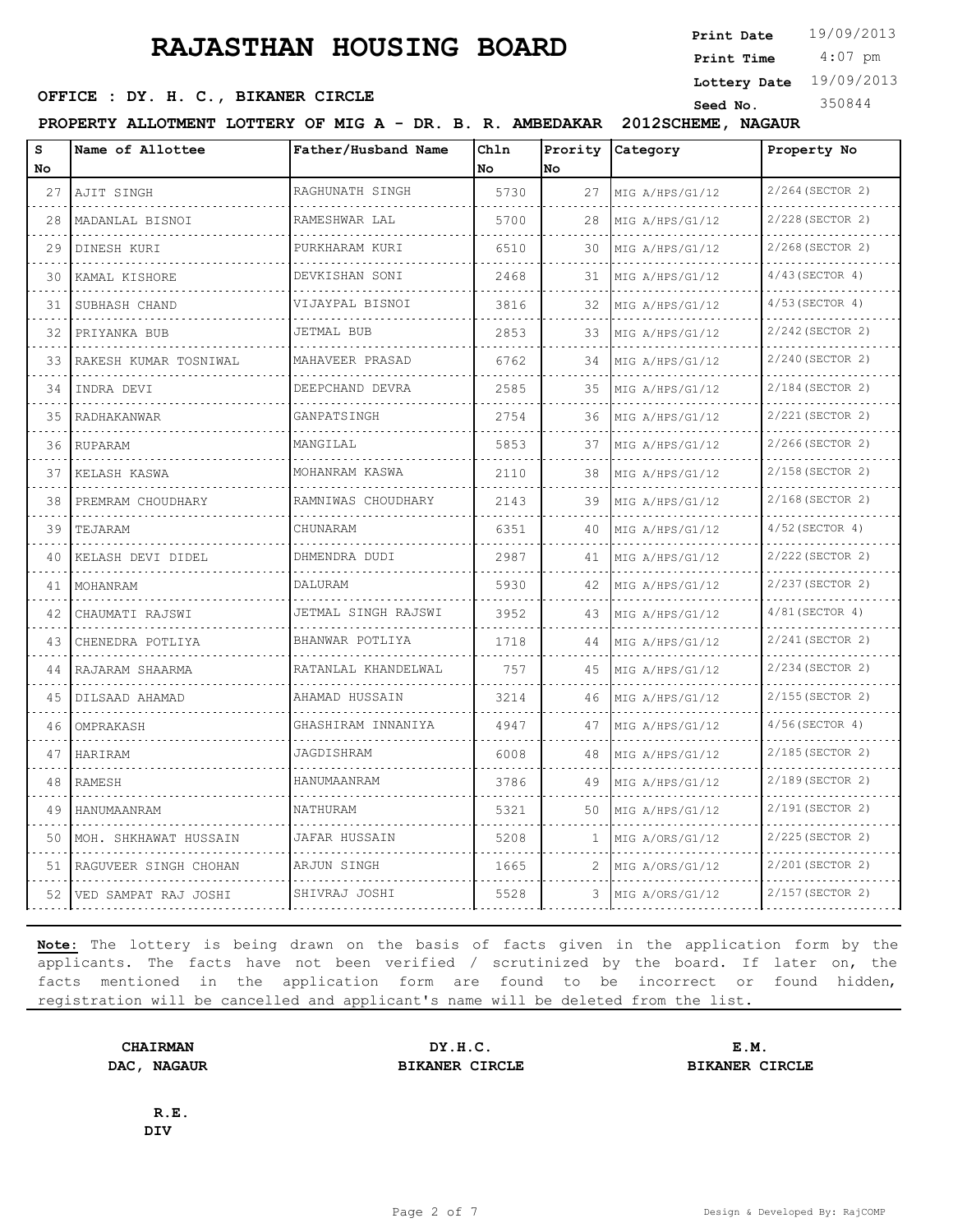**SEED OFFICE : DY. H. C., BIKANER CIRCLE Seed No.** 350844

| VIIICE . DI. II. C., DIRANER CIRCIE |  |  |  |  | Seed No.                                                                     |  |
|-------------------------------------|--|--|--|--|------------------------------------------------------------------------------|--|
|                                     |  |  |  |  | PROPERTY ALLOTMENT LOTTERY OF MIG A - DR. B. R. AMBEDAKAR 2012SCHEME, NAGAUR |  |

| S  | Name of Allottee         | Father/Husband Name      | Chln  | Prority | <b>Category</b>      | Property No            |
|----|--------------------------|--------------------------|-------|---------|----------------------|------------------------|
| No |                          |                          | No    | No      |                      |                        |
| 53 | BHISM NARAYAN JOSHI<br>. | YOGESHWAR NARAYAN JOSHI  | 1290  | 4       | MIG A/ORS/G1/12<br>. | 2/169 (SECTOR 2)       |
| 54 | PREM RATAN AGARWAL       | BHABU LAL                | 2708  | 1       | MIG A/HPS/G1/12      | 2/256(SECTOR 2)        |
| 55 | SHUKHRAN INNANIYA        | <b>JUMARRAM</b>          | 463   | 2       | MIG A/HPS/G1/12      | $1/119A$ (SECTOR 1)    |
| 56 | SURESCHANDRA SHARMA      | MADANLAL SHARMA          | 382   | 3       | MIG A/HPS/G1/12      | 2/259 (SECTOR 2)       |
| 57 | CHOTARAM CHOYAL          | JASSARAM                 | 1323  | 4       | MIG A/HPS/G1/12      | 2/233 (SECTOR 2)       |
| 58 | VIKHRAM                  | MANMOHAN                 | 4340  | 5.      | MIG A/HPS/G1/12      | 2/218 (SECTOR 2)       |
| 59 | NAVNIT RANKAWAT          | BHAWANI SHANKAR          | 1829  | 6       | MIG A/HPS/G1/12      | 2/174 (SECTOR 2)       |
| 60 | SANJEEV PUROHIT          | DURGHAPRASHAD PUROHIT    | 6523  | 7       | MIG A/HPS/G1/12      | 2/197 (SECTOR 2)       |
| 61 | JAGDISH PRASHAD          | DEVARAM                  | 6557  | 8       | MIG A/HPS/G1/12      | 2/262 (SECTOR 2)       |
| 62 | MAKBUL AHEMED            | <b>GULAMUER RAHIM</b>    | 2767  | 9       | MIG A/HPS/G1/12      | 2/220 (SECTOR 2)       |
| 63 | GOPAL SHARSWAT           | LUNAARAM                 | 499   | 10      | MIG A/HPS/G1/12      | 2/267 (SECTOR 2)       |
| 64 | <b>JAGDISH CHOUDHARY</b> | KUMBHARAM                | 3389  | 11      | MIG A/HPS/G1/12      | 2/247 (SECTOR 2)       |
| 65 | RAMRAJ BANJARA           | SHANKAR LAL BANJARA<br>. | 888   | 12      | MIG A/HPS/G1/12<br>. | 4/57(SECTOR 4)<br>.    |
| 66 | CHOTU SINGH              | DHUNKAL DAN              | 4557  | 13      | MIG A/HPS/G1/12      | 2/229 (SECTOR 2)       |
| 67 | MULARAM                  | BALDEVRAM                | 4740  | 1       | MIG A/ORS/G2/12      | 2/213 (SECTOR 2)       |
| 68 | SHIKHA MATHUR            | <b>RUPESH</b>            | 2421  | 2       | MIG A/ORS/G2/12<br>. | 2/260 (SECTOR 2)<br>.  |
| 69 | KANCHAN DEVI             | RAMDHAN                  | 10008 | 3       | MIG A/ORS/G2/12      | 2/215(SECTOR 2)        |
| 70 | RAKHI JAJU               | SHYAM SUNDAR             | 6131  | 4       | MIG A/ORS/G2/12      | 2/203 (SECTOR 2)       |
| 71 | MAHENDRA                 | RAMNIWAS                 | 6278  | 5.      | MIG A/ORS/G2/12<br>. | $4/48$ (SECTOR 4)<br>. |
| 72 | ANNU KUMARI              | KELASH CHAND KUMAWAT     | 2355  | 6       | MIG A/ORS/G2/12      | 2/188(SECTOR 2)        |
| 73 | AASHA GOUR               | RAMESH KUMAR             | 2653  | 8       | MIG A/ORS/G2/12      | 2/163 (SECTOR 2)       |
| 74 | JAGARAM                  | DHARURAM LAMROAD         | 3702  | 9       | MIG A/ORS/G2/12      | 2/186(SECTOR 2)<br>.   |
| 75 | NARENDRA KACCHAWA        | RAMBKHSH                 | 3166  | 10      | MIG A/ORS/G2/12      | 2/180 (SECTOR 2)       |
| 76 | RAMESHWAR                | UMARAM                   | 4741  | 11      | MIG A/ORS/G2/12      | 2/244 (SECTOR 2)       |
| 77 | USHA PAREEK              | RAMSAWRUP                | 5529  | 12      | MIG A/ORS/G2/12      | 2/235 (SECTOR 2)       |
| 78 | BHAGWANARAM              | CHOTHARAM                | 3515  | 13      | MIG A/ORS/G2/12      | 2/167 (SECTOR 2)       |

**Note:** The lottery is being drawn on the basis of facts given in the application form by the applicants. The facts have not been verified / scrutinized by the board. If later on, the facts mentioned in the application form are found to be incorrect or found hidden, registration will be cancelled and applicant's name will be deleted from the list.

**R.E.**

**DIV**

**DAC, NAGAUR BIKANER CIRCLE BIKANER CIRCLE**

**CHAIRMAN DY.H.C. E.M.**

**Lottery Date** 19/09/2013

4:07 pm **Print Time**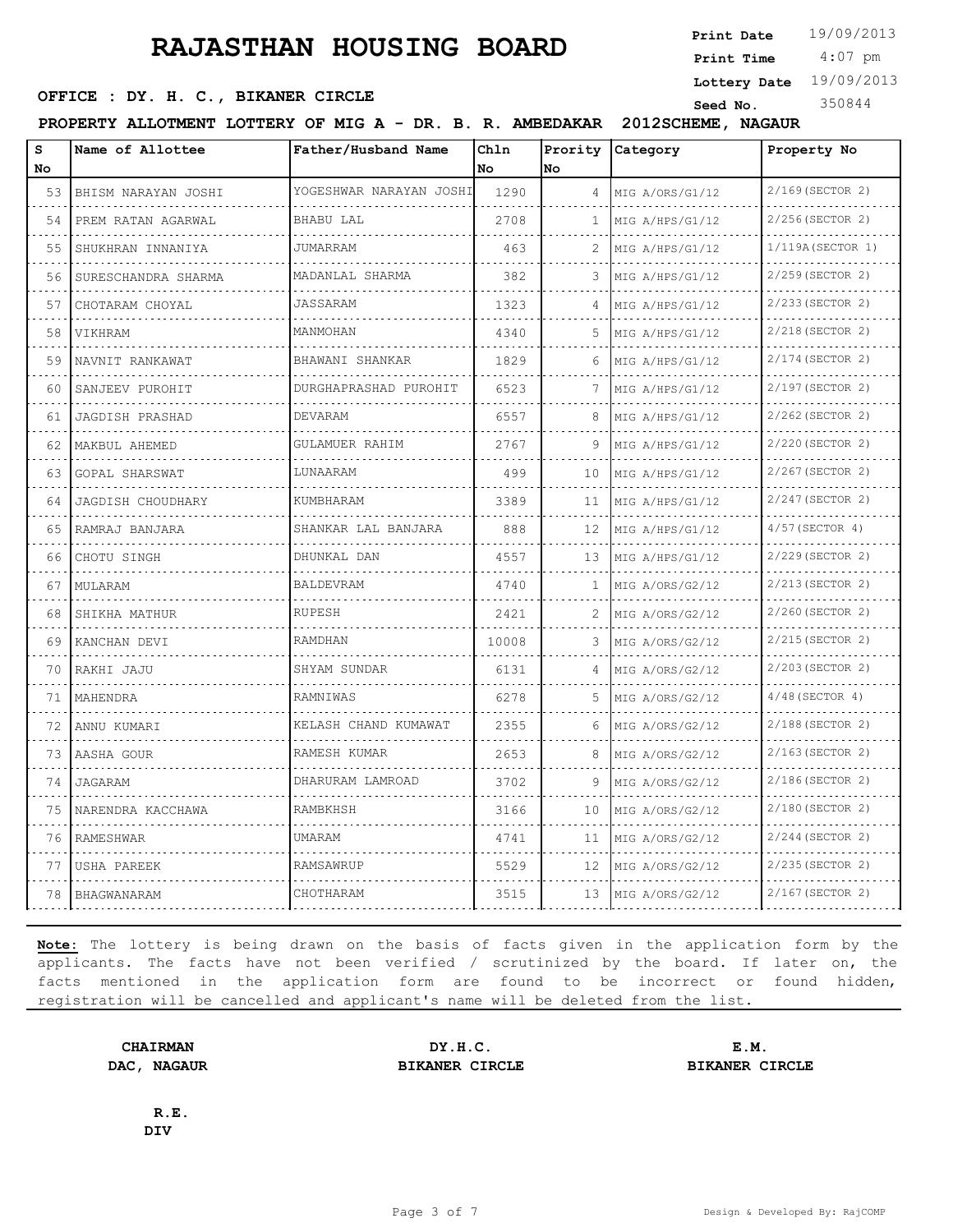**Print Date**  $19/09/2013$ 

 4:07 pm **Print Time**

**Lottery Date** 19/09/2013

**SEED OFFICE : DY. H. C., BIKANER CIRCLE Seed No.** 350844

**PROPERTY ALLOTMENT LOTTERY OF MIG A - DR. B. R. AMBEDAKAR 2012SCHEME, NAGAUR**

| S<br>No.        | Name of Allottee          | Father/Husband Name      | Chln<br>No. | <b>No</b> | Prority Category     | Property No            |
|-----------------|---------------------------|--------------------------|-------------|-----------|----------------------|------------------------|
| 79              | UMMEDRAM<br>.             | SUKHARAM                 | 5726        | 14        | MIG A/ORS/G2/12      | 2/265(SECTOR 2)<br>.   |
| $- - - -$<br>80 | NATHURAM DUKIYA           | <b>BHERUBHKSH</b>        | 3930        | 15        | MIG A/ORS/G2/12      | 2/202 (SECTOR 2)       |
| 81              | ANSIKA                    | ADRASH GUPTA             | 5689        | 16        | MIG A/ORS/G2/12      | 2/257 (SECTOR 2)       |
| 82              | HASRAT BANO               | SHABEER HUSSIAN<br>.     | 3413        | 17        | MIG A/ORS/G2/12<br>. | $4/51$ (SECTOR 4)      |
| 83              | .<br>SEYAD SHAHEEN AHAMED | SEYAD JAMEEL AHAMED      | 82          | 18        | MIG A/ORS/G2/12      | $4/61$ (SECTOR 4)      |
| 84              | SUKHARAM                  | <b>BHURARAM</b>          | 6436        | 19        | MIG A/ORS/G2/12      | 2/195(SECTOR 2)        |
| 85              | BANSILAL BHATI            | LIKHMARAM                | 3663        | 1.        | MIG A/HPS/G2/12      | 2/272 (SECTOR 2)       |
| 86              | MOH. YUNUS KHILJI         | ABDUL MAJEED             | 1438        | 2         | MIG A/HPS/G2/12      | 2/152 (SECTOR 2)       |
| 87              | RAKESH                    | DHANNARAM                | 6740        | 3         | MIG A/HPS/G2/12      | $4/68$ (SECTOR 4)      |
| 88              | LATIFDEEN                 | RAMJAAN                  | 1603        | 4         | MIG A/HPS/G2/12      | $4/44$ (SECTOR 4)      |
| 89              | RAJNIKANT OJHA            | SHRINIWAS OJHA           | 3624        | 5.        | .<br>MIG A/HPS/G2/12 | 2/216(SECTOR 2)        |
| 90              | BALVEER JAKHAR            | .<br>RAMNIWAS JAKHAR     | 4223        | 6         | MIG A/HPS/G2/12      | 2/253 (SECTOR 2)       |
| 91              | GHIRDHARI LAL OJHA        | <b>BALURAM</b><br>.      | 2069        | 7         | MIG A/HPS/G2/12      | $4/54$ (SECTOR 4)<br>. |
| 92              | MAHENDRA ARODA            | RAMNIWAS ARODA           | 3386        | 8         | .<br>MIG A/HPS/G2/12 | 2/200 (SECTOR 2)       |
| 93              | BHANWARI DEVI             | SUKHRAM                  | 3539        | 9         | MIG A/HPS/G2/12      | $4/66$ (SECTOR 4)      |
| 94              | RIKHB CHAND JAIN          | RUPCHAND JAIN            | 2791        | 10        | MIG A/HPS/G2/12      | 2/175(SECTOR 2)<br>.   |
| 95              | MO.SUHEL                  | .<br>MO. AYUB            | 1648        | 11        | .<br>MIG A/HPS/G2/12 | 2/231 (SECTOR 2)       |
| 96              | HARIRAM YADAV             | RAMNIWAS                 | 3649        | 12        | MIG A/HPS/G2/12      | 2/149(SECTOR 2)        |
| 97              | LAXMI NARAYAN VYAS        | VISHNU NARAYAN VYAS      | 562         | 1.3       | MIG A/HPS/G2/12      | 2/239 (SECTOR 2)<br>.  |
| 98              | RAHIS MOH.                | LAL MOH.                 | 2304        | 14        | MIG A/HPS/G2/12      | 2/160 (SECTOR 2)       |
| 99              | KRISHN KUMAR              | LAXMI NARAYAN            | 1347        | 15        | .<br>MIG A/HPS/G2/12 | 2/227(SECTOR 2)        |
| 100             | <b>JESARAM CHOUDHARY</b>  | RATANARAM CHOUDHARY      | 6350        | 16        | MIG A/HPS/G2/12      | 2/269(SECTOR 2)        |
| 101             | GITA DEVI VYAS            | BADRI NARAYAN VYAS       | 304         | 17        | MIG A/HPS/G2/12      | 2/171 (SECTOR 2)       |
| 102             | .<br>SHYAM SUNDAR SONI    | .<br>JAGDISH PRASAD SONI | 5354        | 18        | MIG A/HPS/G2/12      | 2/255 (SECTOR 2)       |
| 103             | DHNNARAM                  | <b>BHOLARAM</b>          | 5440        | 19        | MIG A/HPS/G2/12      | 2/181(SECTOR 2)        |
| 104             | GEVRI                     | SONARAM                  | 3328        | 20        | MIG A/HPS/G2/12      | $4/58$ (SECTOR 4)      |

**Note:** The lottery is being drawn on the basis of facts given in the application form by the applicants. The facts have not been verified / scrutinized by the board. If later on, the facts mentioned in the application form are found to be incorrect or found hidden, registration will be cancelled and applicant's name will be deleted from the list.

**CHAIRMAN DY.H.C. E.M. DAC, NAGAUR BIKANER CIRCLE BIKANER CIRCLE**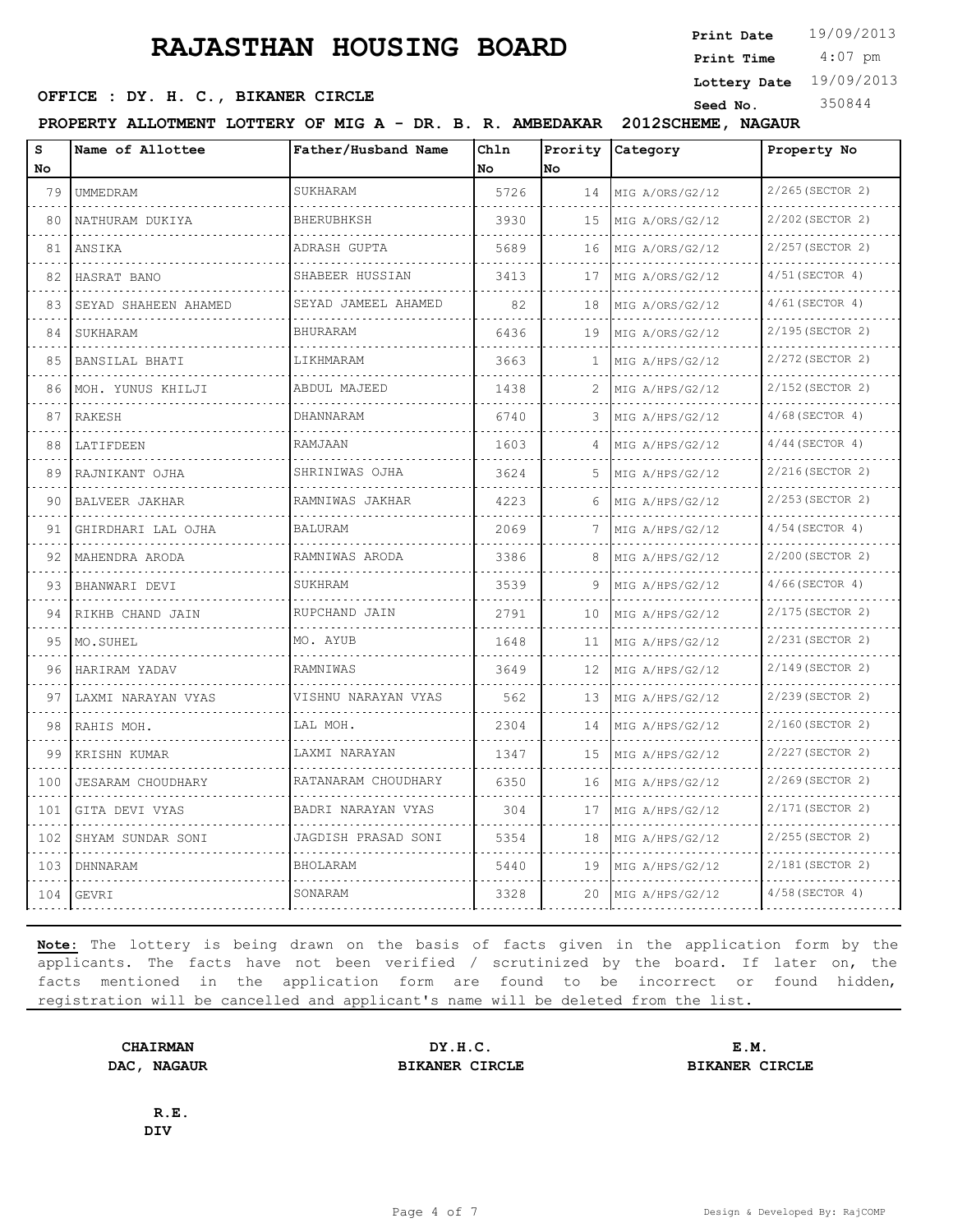**SEED OFFICE : DY. H. C., BIKANER CIRCLE Seed No.** 350844

**Print Date**  $19/09/2013$ 

 4:07 pm **Print Time**

**Lottery Date** 19/09/2013

**PROPERTY ALLOTMENT LOTTERY OF MIG A - DR. B. R. AMBEDAKAR 2012SCHEME, NAGAUR**

| s   | Name of Allottee       | Father/Husband Name   | Chln  | Prority | Category        | Property No       |
|-----|------------------------|-----------------------|-------|---------|-----------------|-------------------|
| No  |                        |                       | No.   | lNo.    |                 |                   |
| 105 | TRILOKCHAND DEVDA      | KRIPARAM DEVDA        | 58    | 21      | MIG A/HPS/G2/12 | 2/170 (SECTOR 2)  |
| 106 | SHARWANRAM             | PEMARAM               | 3110  | 22      | MIG A/HPS/G2/12 | 4/73 (SECTOR 4)   |
| 107 | MOH. YASIN             | MOH. HANIF            | 256   | 23      | MIG A/HPS/G2/12 | 2/261 (SECTOR 2)  |
| 108 | RAJU SINGH             | REVENT SINGH          | 5851  | 24      | MIG A/HPS/G2/12 | 2/178 (SECTOR 2)  |
| 109 | ABDUL JABBAR           | MANGTUDEEN            | 2272  | 25      | MIG A/HPS/G2/12 | 2/212 (SECTOR 2)  |
| 110 | HANUMAAN               | RAMKARAN SONI         | 6447  | 26      | MIG A/HPS/G2/12 | 4/72 (SECTOR 4)   |
| 111 | ALTAAFSHAH             | VAFADSHAH             | 2104  | 27      | MIG A/HPS/G2/12 | $4/40$ (SECTOR 4) |
| 112 | CHENARAM               | DEEPARAM SIYAG        | 421   | 28      | MIG A/HPS/G2/12 | 2/243 (SECTOR 2)  |
| 113 | GHORDHANRAM            | HIRARAM JAT           | 3381  | 29      | MIG A/HPS/G2/12 | 4/70 (SECTOR 4)   |
| 114 | SEEMA JAIN             | RIKHBCHAND JAIN       | 2792  | 30      | MIG A/HPS/G2/12 | 2/245 (SECTOR 2)  |
| 115 | ANIL SEINI             | RAMAKISHAN            | 3887  | 31      | MIG A/HPS/G2/12 | $4/60$ (SECTOR 4) |
| 116 | REVANTRAM              | KISHNARAM             | 5895  | 33      | MIG A/HPS/G2/12 | 2/164 (SECTOR 2)  |
| 117 | PALU CHOUDHARY         | JASSHARAM             | 132   | 34      | MIG A/HPS/G2/12 | $4/47$ (SECTOR 4) |
| 118 | DHNESH SHARMA          | BALKISHAN SHARMA      | 1879  | 35      | MIG A/HPS/G2/12 | 2/187 (SECTOR 2)  |
| 119 | OMPRAKASH MOHAN PURIYA | SURAJNAATH SHWAMI     | 6311  | 36      | MIG A/HPS/G2/12 | $4/46$ (SECTOR 4) |
| 120 | SURENDRA CHANGAL       | CHUNARAM              | 309   | 37      | MIG A/HPS/G2/12 | 2/246(SECTOR 2)   |
| 121 | SUMAN PITI             | MUKESH PITI           | 4972  | 38      | MIG A/HPS/G2/12 | 2/254 (SECTOR 2)  |
| 122 | SEETA                  | DHARMENDRA            | 2586  | 39      | MIG A/HPS/G2/12 | 2/196(SECTOR 2)   |
| 123 | MANOJ BANSAL           | PREM PRAKASH BANSAL   | 4495  | 1       | MIG A/HPS/G2/12 | 2/182(SECTOR 2)   |
| 124 | NAJEER HUSSAIN USTAA   | ALABHKHS USTAA        | 2180  | 2       | MIG A/HPS/G2/12 | 2/251 (SECTOR 2)  |
| 125 | PAWAN SHRIMALI         | SHYAM SUNDAR SHRIMALI | 3886  | 3       | MIG A/HPS/G2/12 | 2/183(SECTOR 2)   |
| 126 | LAXMAN                 | BHAGWANDAS            | 3899  | 4       | MIG A/HPS/G2/12 | 2/150 (SECTOR 2)  |
| 127 | CHANCHAL RAY           | GANPATMAL MATHUR      | 10017 | 5       | MIG A/HPS/G2/12 | 2/206(SECTOR 2)   |
| 128 | RAMSUKH BENDA          | JASSARAM BENDA        | 3186  | 6       | MIG A/HPS/G2/12 | $4/50$ (SECTOR 4) |
| 129 | SEWARAM CHOUDHARY      | BADRIRAM              | 5631  |         | MIG A/HPS/G2/12 | 2/249(SECTOR 2)   |
| 130 | SURYAPRAKASH JAKHOTIYA | LAXMINARAYAN          | 6617  | 8       | MIG A/HPS/G2/12 | $4/59$ (SECTOR 4) |

**Note:** The lottery is being drawn on the basis of facts given in the application form by the applicants. The facts have not been verified / scrutinized by the board. If later on, the facts mentioned in the application form are found to be incorrect or found hidden, registration will be cancelled and applicant's name will be deleted from the list.

**CHAIRMAN DY.H.C. E.M. DAC, NAGAUR BIKANER CIRCLE BIKANER CIRCLE**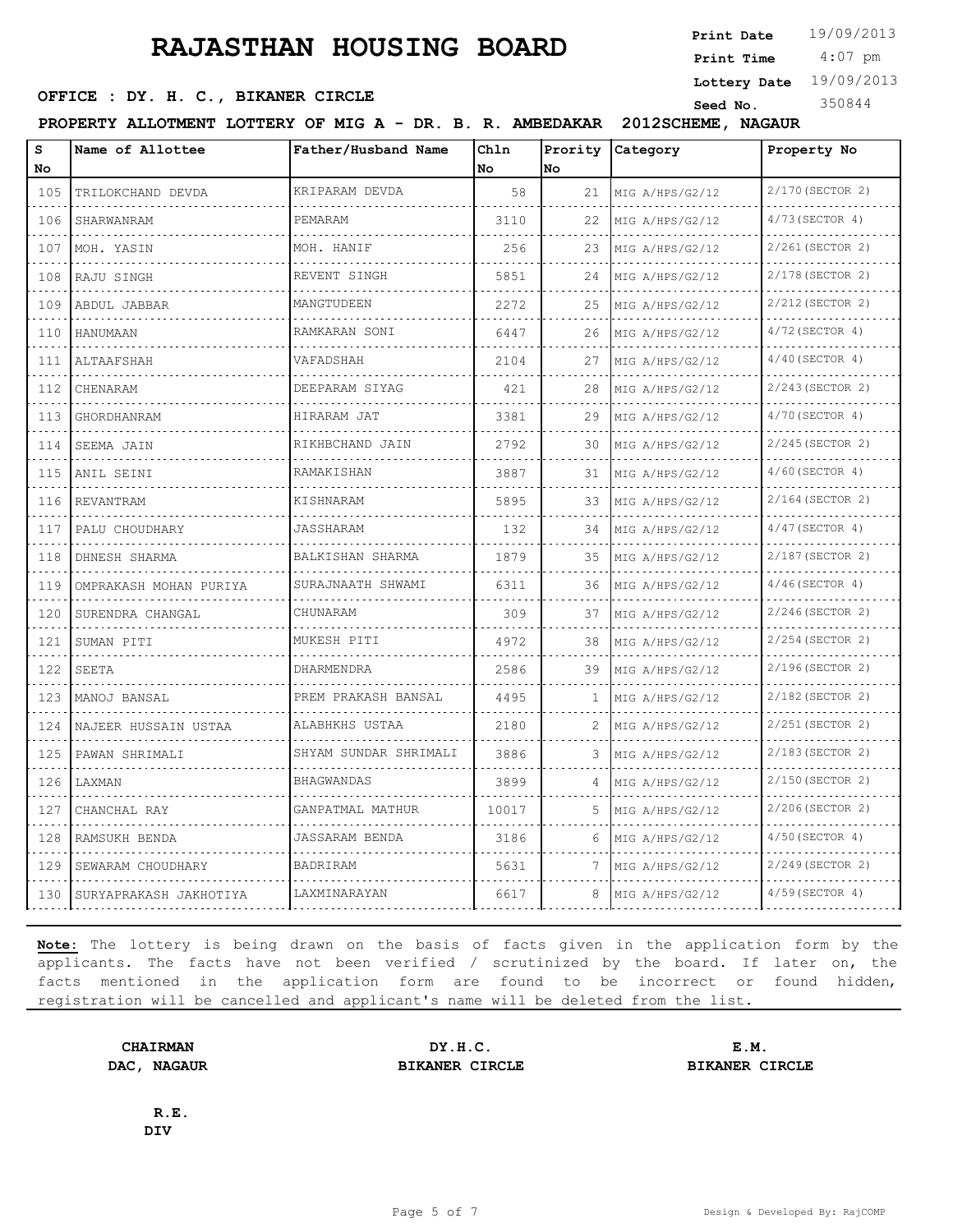**SEED OFFICE : DY. H. C., BIKANER CIRCLE Seed No.** 350844

**Print Date**  $19/09/2013$ 

 4:07 pm **Print Time**

**Lottery Date** 19/09/2013

**PROPERTY ALLOTMENT LOTTERY OF MIG A - DR. B. R. AMBEDAKAR 2012SCHEME, NAGAUR**

| S                                  | Name of Allottee       | Father/Husband Name  | Chln  |              | Prority Category | Property No       |
|------------------------------------|------------------------|----------------------|-------|--------------|------------------|-------------------|
| No                                 |                        |                      | No    | No           |                  |                   |
| 131                                | PRAHLAD                | NEMICHAND            | 2100  | 1            | MIG A/ORS/G4/12  | $4/49$ (SECTOR 4) |
| 132                                | MANOJ KUMAR REGAR      | <b>BHABULAL</b>      | 1095  | 2            | MIG A/ORS/G4/12  | 2/209 (SECTOR 2)  |
| 133                                | ROSHAN SISODIYA        | KISHANLAL            | 2357  | 1            | MIG A/HPS/G4/12  | 2/161(SECTOR 2)   |
| $\sim$ $\sim$ $\sim$ $\sim$<br>134 | SUMITRA                | TARACHAND BANSIWAL   | 1319  | 2            | MIG A/HPS/G4/12  | 2/199(SECTOR 2)   |
| 135                                | MAHENDRA KUMAR NAGOURA | PRALADRAM            | 1324  | 3            | MIG A/HPS/G4/12  | 2/250 (SECTOR 2)  |
| .<br>136<br>.                      | BIDAMI                 | GHANSHYAM            | 3243  | 4            | MIG A/HPS/G4/12  | 2/166(SECTOR 2)   |
| 137                                | MAHADEV                | KANARAM              | 6124  | 5            | MIG A/HPS/G4/12  | 2/211 (SECTOR 2)  |
| 138                                | JAYNARAYAN REGAR       | MOHAN LAL            | 4718  | 8            | MIG A/HPS/G4/12  | 2/232 (SECTOR 2)  |
| 139<br>.                           | BHIYARAM               | MOHANRAM             | 4987  | 9            | MIG A/HPS/G4/12  | 2/179 (SECTOR 2)  |
| 140                                | RAMNIWAS               | <b>KANARAM</b>       | 6125  | 10           | MIG A/HPS/G4/12  | $4/62$ (SECTOR 4) |
| 141                                | RAKESH VERMA           | RAMKISHAN            | 6167  | 12           | MIG A/HPS/G4/12  | 2/192 (SECTOR 2)  |
| 142                                | KALURAM                | JABLIRAM             | 63    | 1            | MIG A/ORS/G5/12  | 2/224 (SECTOR 2)  |
| 143                                | MAHENDRA PRASAD MEENA  | SUWALAL              | 6138  | 3            | MIG A/HPS/G5/12  | $4/63$ (SECTOR 4) |
| .<br>144                           | BHAGWAN SHAYH          | LALURAM              | 6184  | 4            | MIG A/HPS/G5/12  | $4/65$ (SECTOR 4) |
| 145                                | LAKHMICHAND MEENA      | GOPIRAM MEENA        | 34    | 5.           | MIG A/HPS/G5/12  | 2/238 (SECTOR 2)  |
| 146<br>.                           | DHARMENDRA MEENA       | RAMESH CHAND MEENA   | 1394  | 6            | MIG A/HPS/G5/12  | 2/190 (SECTOR 2)  |
| 147<br>.                           | LEKRAJ                 | BHANWAR LAL          | 6761  | 7            | MIG A/HPS/G5/12  | 2/214 (SECTOR 2)  |
| 148                                | SUKHDEV MEENA          | KLUA RAM             | 3222  | 8            | MIG A/HPS/G5/12  | $4/45$ (SECTOR 4) |
| 149<br>.                           | MONIKA SHARMA          | ANIL SHARMA          | 4463  | 1            | MIG A/HPS/G6/12  | 2/219 (SECTOR 2)  |
| 150                                | BHANWARI DEVI          | <b>BHOM SINGH</b>    | 4957  | $\mathbf{1}$ | MIG A/ORS/G8/12  | 2/230 (SECTOR 2)  |
| 151                                | NARENDRA PAL SHARMA    | BHANWAR SHARMA       | 10019 | 1            | MIG A/HPS/G8/12  | 4/39 (SECTOR 4)   |
| 152<br>.                           | HARIKISHAN             | PURANMAL PAREEK<br>. | 3275  | 2            | MIG A/HPS/G8/12  | 2/271 (SECTOR 2)  |
| 153                                | MADAN SINGH            | KARAN SINGH          | 6726  | 3            | MIG A/HPS/G8/12  | 2/172 (SECTOR 2)  |
| 154                                | HARKA RAM DIDEL        | HARDINRAM            | 2723  | 4            | MIG A/HPS/G8/12  | 2/204 (SECTOR 2)  |
| 155                                | RAMSAWRUP BISNOI       | DAYALRAM             | 4921  | Τ.           | MIG A/HPS/G9/12  | 2/263 (SECTOR 2)  |
| 156                                | SARITA KANWAR          | SUMER SINGH          | 500   | 1            | MIG A/HPS/G10/12 | 2/194 (SECTOR 2)  |

**Note:** The lottery is being drawn on the basis of facts given in the application form by the applicants. The facts have not been verified / scrutinized by the board. If later on, the facts mentioned in the application form are found to be incorrect or found hidden, registration will be cancelled and applicant's name will be deleted from the list.

**CHAIRMAN DY.H.C. E.M. DAC, NAGAUR BIKANER CIRCLE BIKANER CIRCLE**